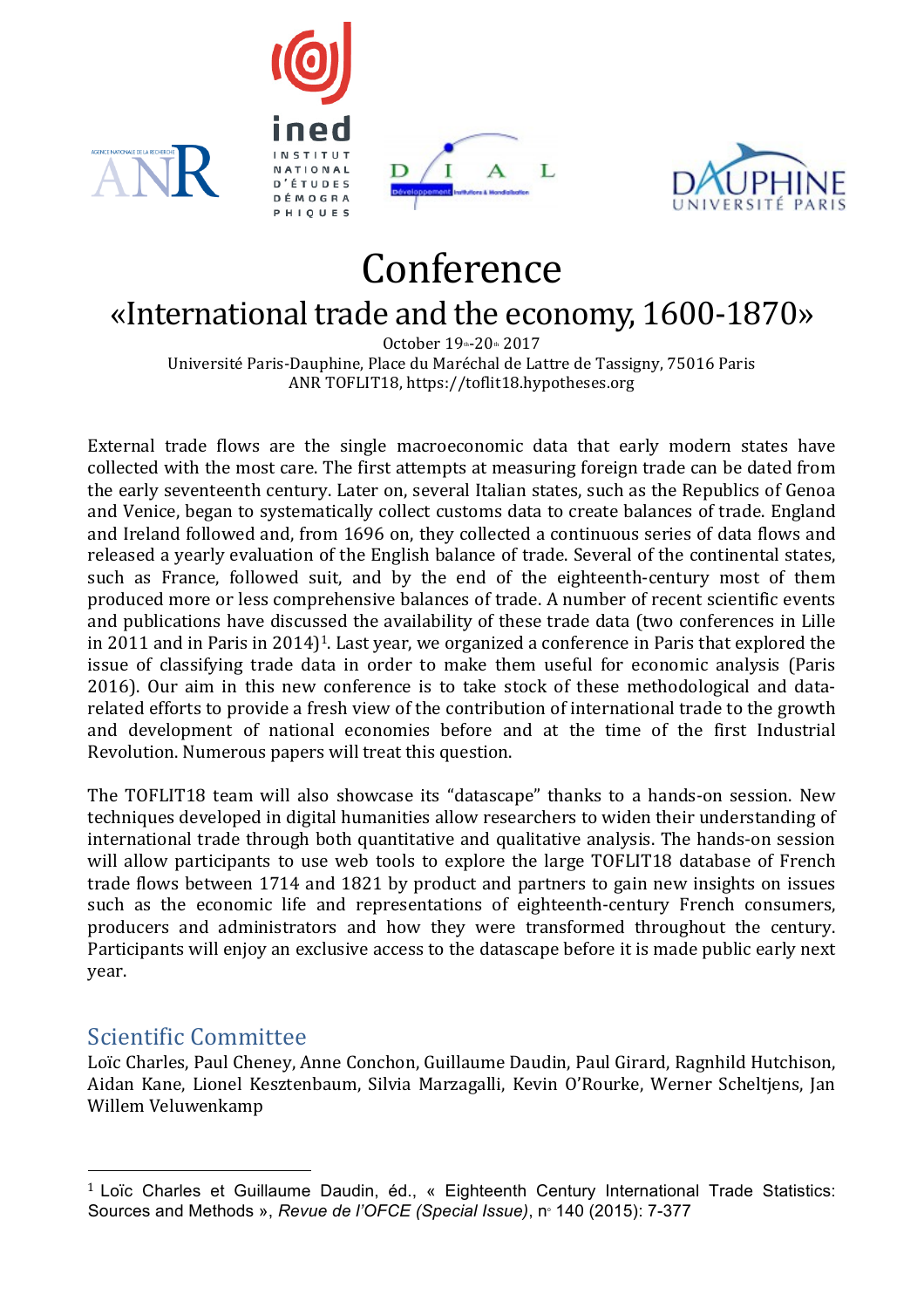Loïc Charles and Guillaume Daudin

### Program

## October 19<sup>th</sup> (Espace One, First floor)

**9.30-10.20** Roger H Vicquéry. (London School of Economics, UK) « The Currency Union Effect on Trade: Evidence from the Italian Unification and the Franc Germinal Bloc (1848-1876) »

**10.20-11.10** Alejandra Irigoin (London School of Economics, UK) « UK Standard Error: the problems for economic historians from (mis)taking silver as commodity money, 1718-1830»

**11.10-11.30** Coffee

**11.30-12.20** Martina Miotto (Warwick ,UK) « World Trade, Technology Diffusion and the Chronometer » (co-authors: A. Iariaand L. Pascali)

**12.30-14.00** Lunch

**14.00-14.50** Timo Tiainen (Jyväskylä, Finland) « Long-distance international trade from or to ports of Finland 1634–1853-some time-series analyses with French trade anatomized »

**14.50-15.40** Torsten Arnold (Viadrina, Germany) «Trade between the French and Portuguese Atlantic and Central Europe: A comparison of the bilateral socio-economic relations between Hamburg, France and Portugal during the last decades of the 18th century ». Co-author: Maria Cristina Moreira (Minho Portugal)

**15.40-16.00** Coffee

**16.00-17.30** Loïc Charles and Paul Girard, TOFLIT18 demo and hands-on session

#### October 20<sup>th</sup> (Espace One, First floor)

**9.30-10.20** Henric Häggqvist (Uppsala, Sweden) «Taxed to Stagnation? Tariffs and Export Performance in Sweden and Denmark 1783–1853»

**10.20-11.10** Ragnhild Hutchison (Institutt for arkeologi, konservering og historie, Norway) « Norwegian copper in a global market»

**11.10-11.30** Coffee

**11.30-12.20** Pierre Gervais and Guillaume Plique (Paris 3 & SciencesPo, France) Specialization, nomenclatures, and market power

**12.30-14.00** Lunch